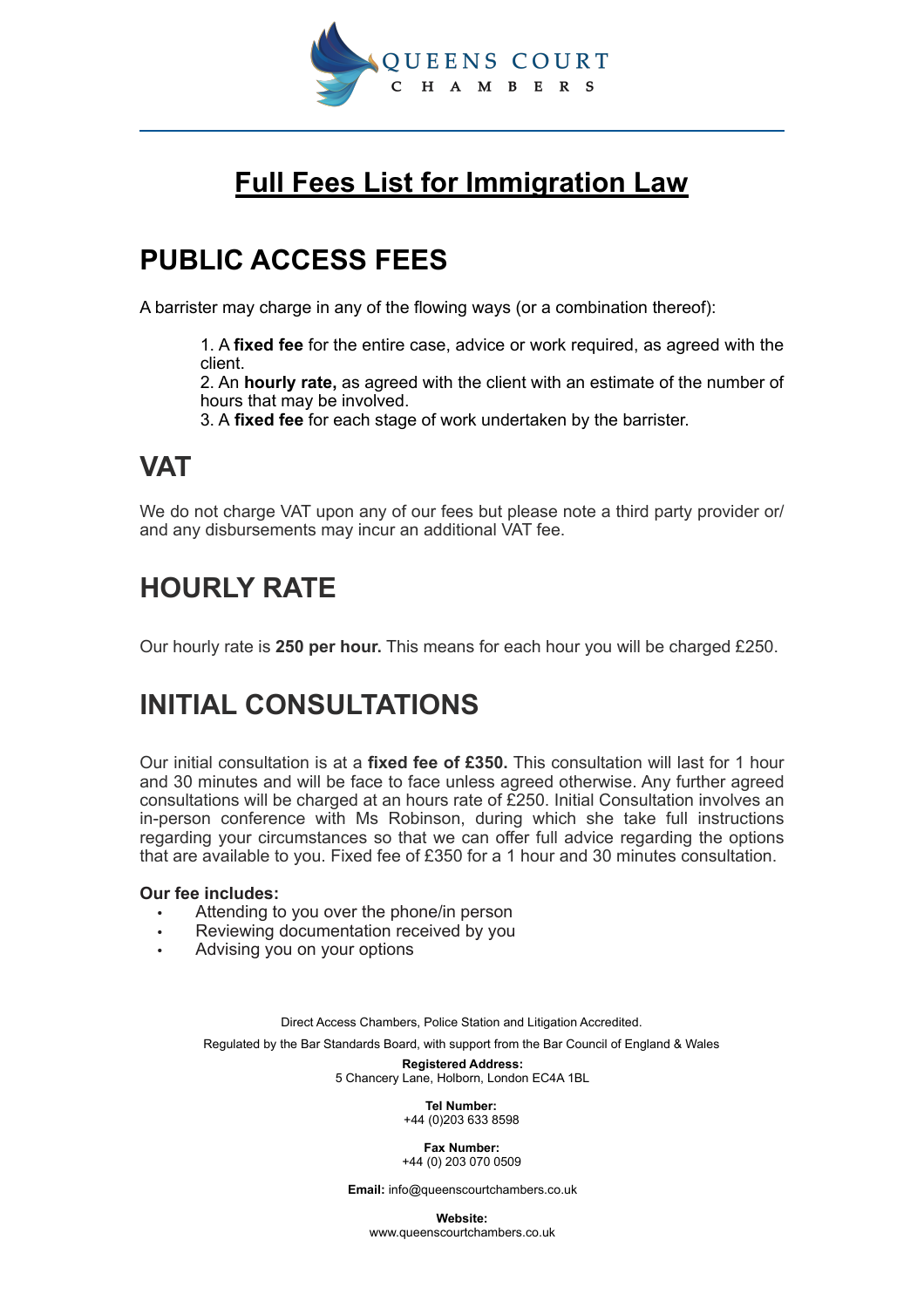

#### **Our fee does not include:**

• Written representations or advocacy

# **IMMIGRATION APPLICATIONS**

This is a guide price range upon the main application that we do. We are happy to discuss in greater detail the steps likely to be taken, and timescales, or to provide a bespoke quote.

**Human Rights Application FLR (HRO)** (To extend your stay in the UK for human rights claims, leave outside the rules and other routes not covered by other forms) - a **Fixed Fee from £1000 - £4500** per application. Not including home office fee of approximately £1033 nor Immigration Health Surcharge of approximately £200 per person per year.

**Human Rights Application FLR (FP)** (Application to remain in the UK on the basis of family life or private life) - a **Fixed Fee from £1500 - £5,000** per application. Not including home office fee of approximately £1033 nor Immigration Health Surcharge of approximately £200 per person per year.

**Judicial Review Application -** a **Fixed Fee from £1000 - £4500** per application. Not including initial court fee of approximately £154, any other court cost nor applicant or respondent or defendant cost.

## **WHAT DOES THE FEE INCLUDED (IMMIGRATION APPLICATIONS)?**

Fee includes:

Our fee ranges vary depending on the application being made and the complexity of the matter. We agree the fee in advance to give you peace of mind.

#### **Stages of process:**

1. We will take your instructions as to what you would like us to do upon your case. This initial consultation and advice is in person at **an extra cost of £350** for the initial consultation.

Direct Access Chambers, Police Station and Litigation Accredited. Regulated by the Bar Standards Board, with support from the Bar Council of England & Wales

**Registered Address:**  5 Chancery Lane, Holborn, London EC4A 1BL

> **Tel Number:**  +44 (0)203 633 8598

**Fax Number:**  +44 (0) 203 070 0509

**Email:** info@queenscourtchambers.co.uk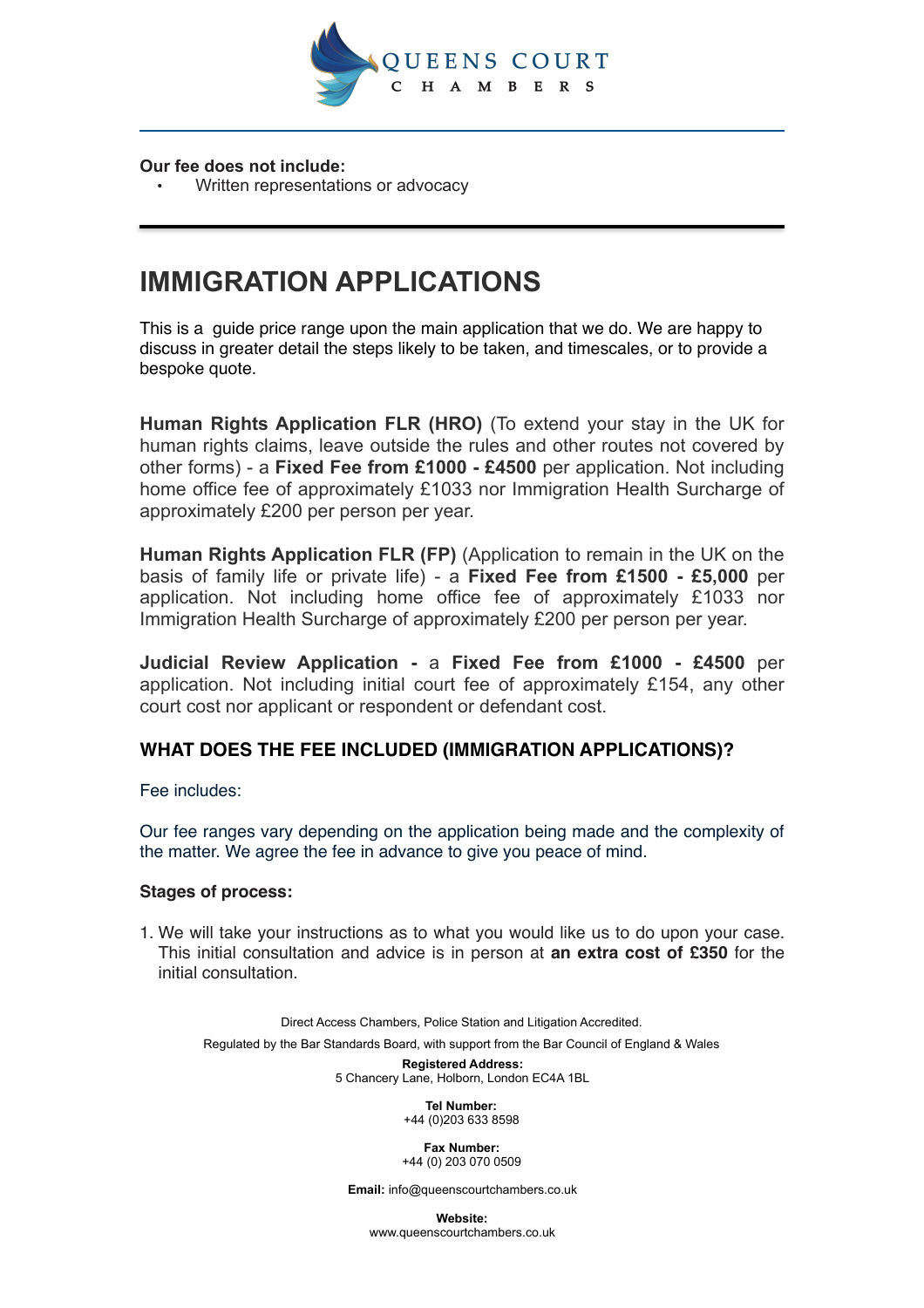

- 2. We will ask that you provide us with all documents so that we can review your documents, evidence, previous applications and Home Office/Tribunal decisions.
- 3. Providing advice as to the best application and if you agree we will then begin to draft your application.
- 4. We will ask you to approve the application and provide further documentation to support he application
- 5. Submitting the application by post and ask that you submit the application by hand either to the Court or during your Home Officer interview/appointment.
- 6. We will wait for a decision from the Home Office or Court
- 7. If there is a request for further information which means we have to carry out further work, you will be charged an additional fee for this work of which you will be notified beforehand.
- 8. Further work, where necessary, following submission of application. This can be agreed with a further fixed fee or an hourly rate, as appropriate should the need arise.

#### **Our fee includes:**

- 1. Giving you advice about the requirements of the Immigration Rules or the individual rules pertaining to your Judicial Review case, timescales and whether you meet the criteria.
- 2. Advice on documents needed in support of application
- 3. Assistance in checking documents
- 4. Advising on any issues raised by the documents and how to address these where necessary, helping you obtain further evidence (such as medical records and bank statements). You will have to obtain these documents however we can assist upon how best to obtain them, the format they should be placed upon and who they should be addressed to
- 5. Taking statements of witnesses (up to 4 witnesses).
- 6. Drafting legal representations in support of the application
- 7. Assistance in completing and submitting applications forms
- 8. Preparing and copying an application pack ready for submission
- 9. Assistance in submitting application to the Home Office by post
- 10.Email or phone contact to keep you up-to-date regarding your application

11.Liaising, where necessary, with third parties, including the Home Office and the Tribunals.

#### **Our fee does not include:**

- 1. Initial consultation and advice in person. This is at **an extra cost of £350** for the initial consultation.
- 2. Instruction of any expert witnesses
- 3. Taking statements from more than 4 witnesses

Direct Access Chambers, Police Station and Litigation Accredited.

Regulated by the Bar Standards Board, with support from the Bar Council of England & Wales

**Registered Address:**  5 Chancery Lane, Holborn, London EC4A 1BL

> **Tel Number:**  +44 (0)203 633 8598

#### **Fax Number:**  +44 (0) 203 070 0509

**Email:** info@queenscourtchambers.co.uk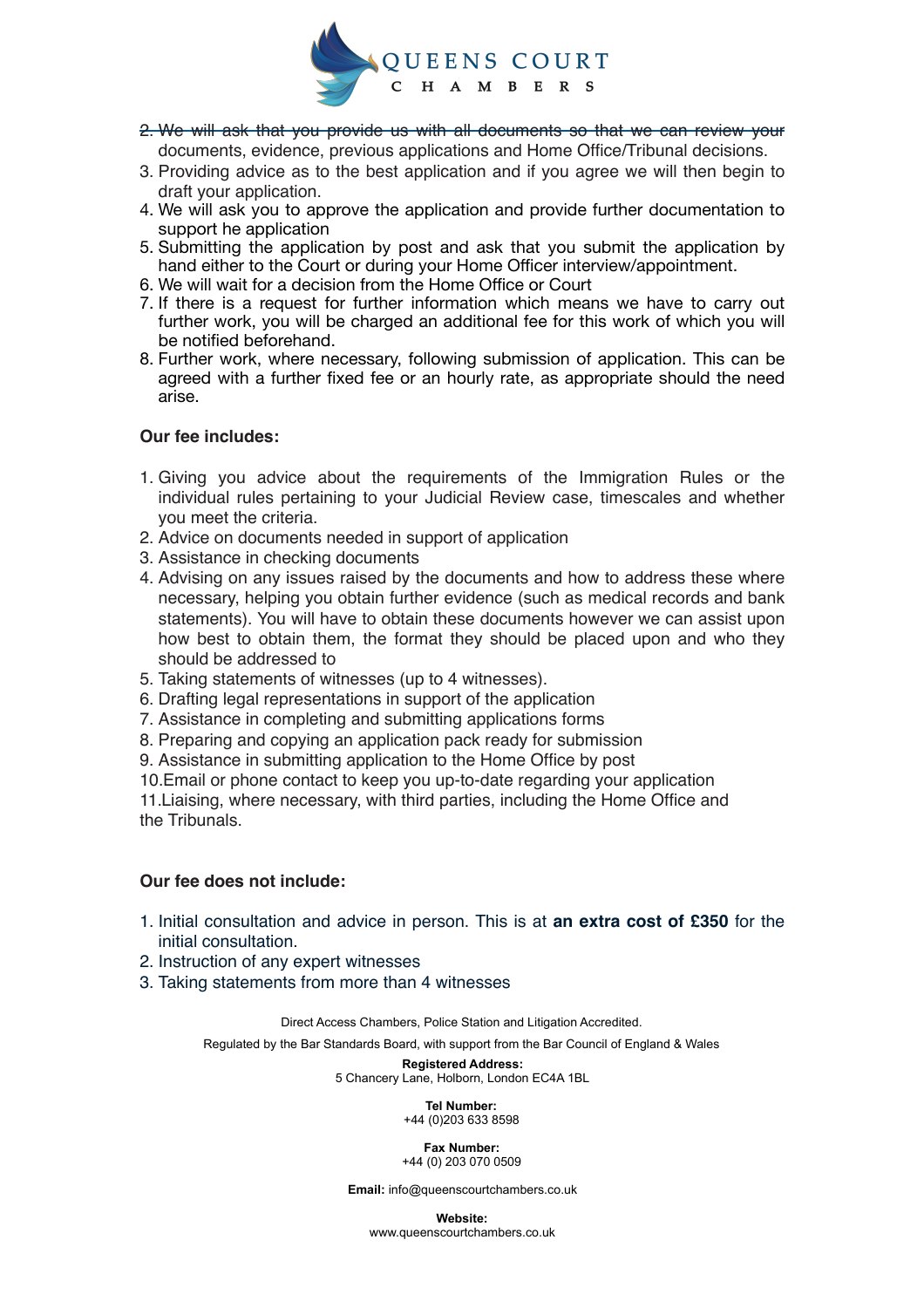

- 4. Representation at Court
- 5. Third party or experts fees
- 6. Interpreter Fees
- 7. Courier Fees
- 8. Court Cost
- 9. Applicant, Defence, Respondent Cost including Legal Fees
- 10.Interpreting or translation fees
- 11.Home Office or its third party providers' fees
- 12.If the court of its own volition sees fit to adjourn your trial to another date, requiring us to reschedule date of attendance. Please note we will retain your fee and you will have to pay for the adjourned hearing date.
- 13.Attendance at a Home Office interview if you are requested by the Home Office.
- 14.Inquiries of witnesses/third parties
- 15.VAT of any third parties cost, services or disbursements
- 16.Bail Applications

### **Timescales:**

- 1. On average, this type of work takes between 12-14 hours to complete per application.
- 2. We can not give you a precise time frame of when you will receive a decision/ outcome on these type of applications scale, however Judicial Review application decisions can take approximately between 1 day to 6 months (emergency judicial application decisions can be returned in 1 day).
- 3. Immigration Applications decisions can take approximately between 1 month to 12 months.

#### **The fees for our service can vary depending on a number of factors including:**

- 1. Additional time required
- 2. Contacting witnesses/third parties
- 3. Liaising with courts
- 4. If there is additional information required
- 5. A change in your circumstances
- 6. Numbers of witnesses involved
- 7. Number of offences committed if any

We do not expect to do any work outside the terms of any fixed price quoted, however we will notify you if this changes and discuss with you how the additional work may be charged.

Direct Access Chambers, Police Station and Litigation Accredited. Regulated by the Bar Standards Board, with support from the Bar Council of England & Wales

> **Registered Address:**  5 Chancery Lane, Holborn, London EC4A 1BL

> > **Tel Number:**  +44 (0)203 633 8598

**Fax Number:**  +44 (0) 203 070 0509

**Email:** info@queenscourtchambers.co.uk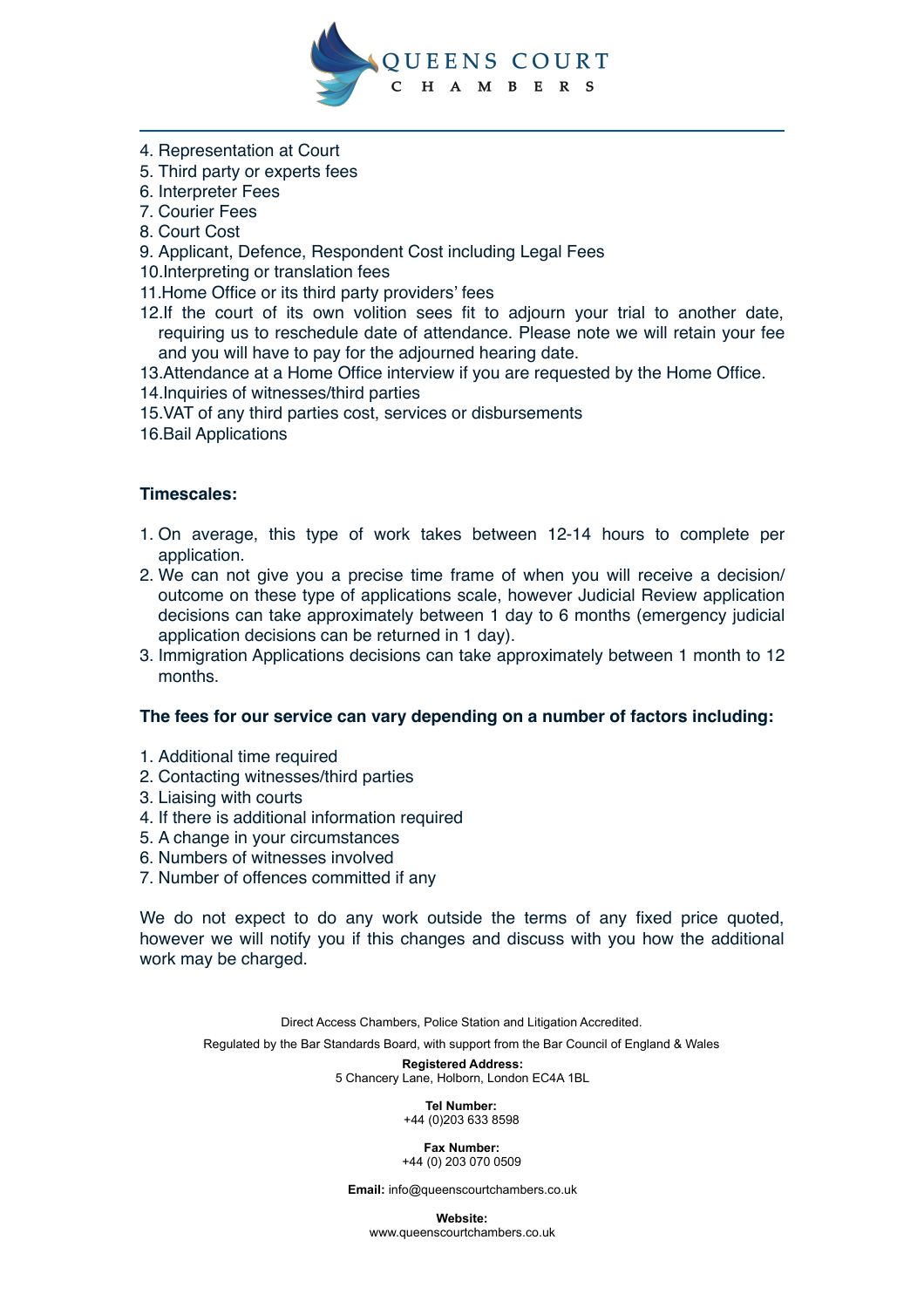

# **IMMIGRATION HEARINGS**

Depending on the location and offence you will be charged a fee. We do not expect to do any work outside the terms of the fixed price quoted, however we will notify you if this changes and discuss with you how the additional work may be charged.

**Ms Robinson average daily rate to attend a hearing is £1000 depending upon the complexity of the case. The below is an approximate figure for most cases but you may be charged more depending upon the type of case and location.** 

BAIL APPLICATIONS - a **Fixed Fee from £450 - £1000** per hearing (not per day) including travel if in London.

CASE MANAGEMENT REVIEW HEARINGS - a **Fixed Fee from £650 - £1200** per hearing (not per day) including travel if in London.

FIRST TIER TRIBUNAL HEARINGS - a **Fixed Fee from £850 - £5000** per hearing (not per day) including travel if in London.

UPPER TIER TRIBUNAL HEARINGS - a **Fixed Fee from £950 - £9000** per hearing (not per day) including travel if in London.

COURT OF APPEAL - a **Fixed Fee from £1000 - £25,000** per hearing (not per day) including travel if in London.

### **WHAT DOES THE FEE INCLUDED (IMMIGRATION HEARINGS)?**

Our fee ranges vary depending on the application being made and the complexity of the matter. We agree the fee in advance to give you peace of mind.

#### **Our fee includes:**

1. A full assessment of the evidence including advice on likely prospects of success

Direct Access Chambers, Police Station and Litigation Accredited. Regulated by the Bar Standards Board, with support from the Bar Council of England & Wales **Registered Address:** 

5 Chancery Lane, Holborn, London EC4A 1BL

**Tel Number:**  +44 (0)203 633 8598

**Fax Number:**  +44 (0) 203 070 0509

**Email:** info@queenscourtchambers.co.uk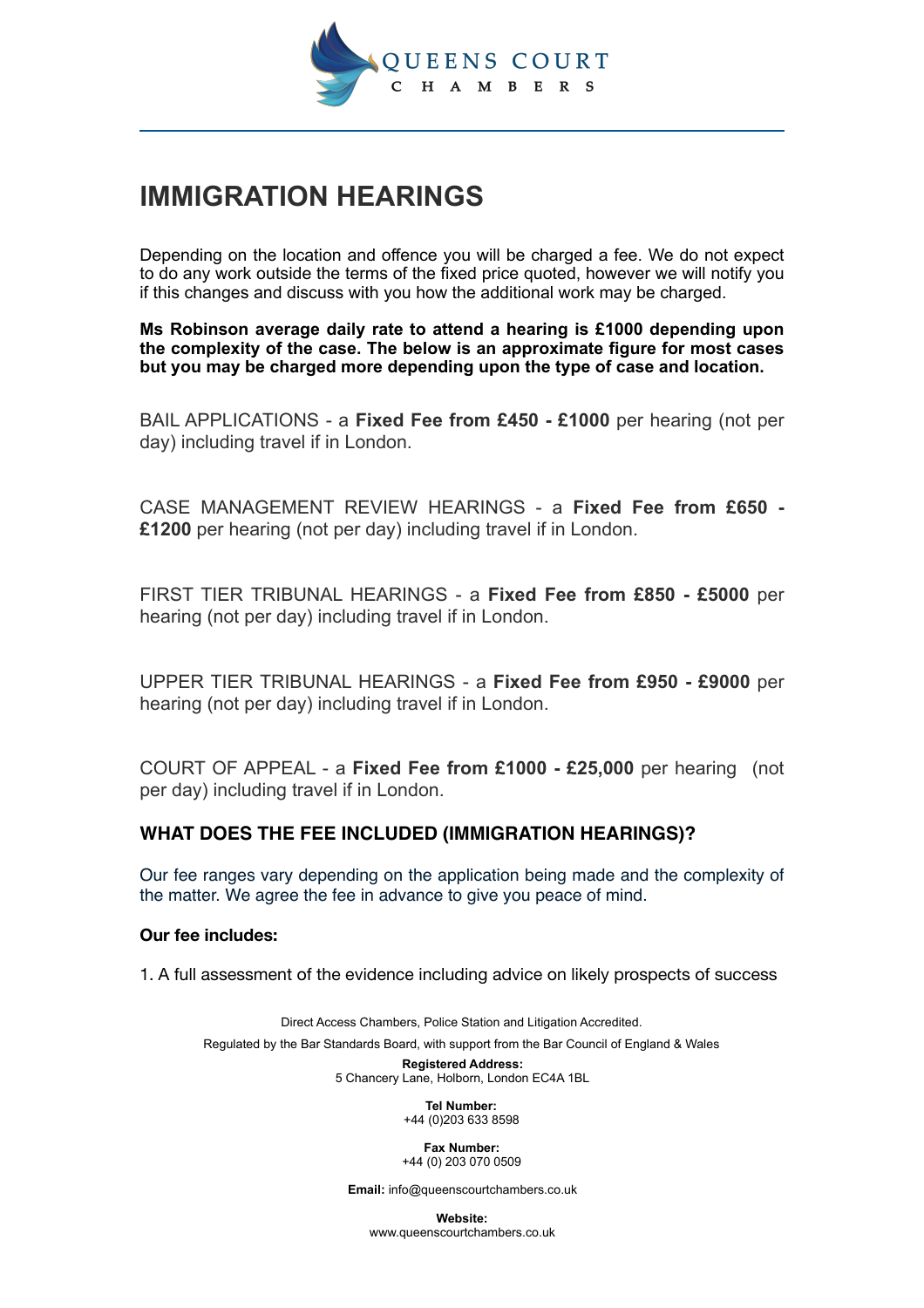

- 2. Considering evidence
- 3. Attendance and full representation at Court for the agreed hearing
- 4. Car parking/mileage or other travelling expenses
- 5. Waiting time at court

#### **Our fee does not include:**

- 1. Instruction of any expert witnesses
- 2. Written plea and written case management
- 3. Taking statements from any witnesses
- 4. Advice or assistance in relation to any appeal
- 5. Attendance at more than one hearing as paid for
- 6. If the court of its own volition sees fit to adjourn your trial to another date, requiring us to reschedule date of attendance. Please note we will retain your fee and you will have to pay for the adjourned hearing date.
- 7. Any work following the conclusion of your final hearing or appeal which would incur additional fees
- 8. Costs in relation to transfer proceedings
- 9. Any fine imposed by the court, surcharge or order for costs made in favour of prosecution
- 10.Third party providers' fees
- 11.Interpreting or translation fees
- 12.Independent expert reports
- 13.Courier fees
- 14.Court Cost
- 15.Application Cost
- 16.Prosecution Cost
- 17.Costs in relation to transfer proceedings
- 18.Any fine imposed by the court, surcharge or order for costs made in favour of prosecution

#### **Timescales:**

The Court will usually set a estimate time scale for a hearing in regards to the amount of days the case will be listed for be.

At this stage we do not expect to do any work outside the terms of any fixed price quoted, however we will notify you if this changes and discuss with you how the additional work may be charged.

#### **The fees for our service can vary depending on a number of factors including:**

1. Additional time required

Direct Access Chambers, Police Station and Litigation Accredited. Regulated by the Bar Standards Board, with support from the Bar Council of England & Wales

> **Registered Address:**  5 Chancery Lane, Holborn, London EC4A 1BL

> > **Tel Number:**  +44 (0)203 633 8598

#### **Fax Number:**  +44 (0) 203 070 0509

**Email:** info@queenscourtchambers.co.uk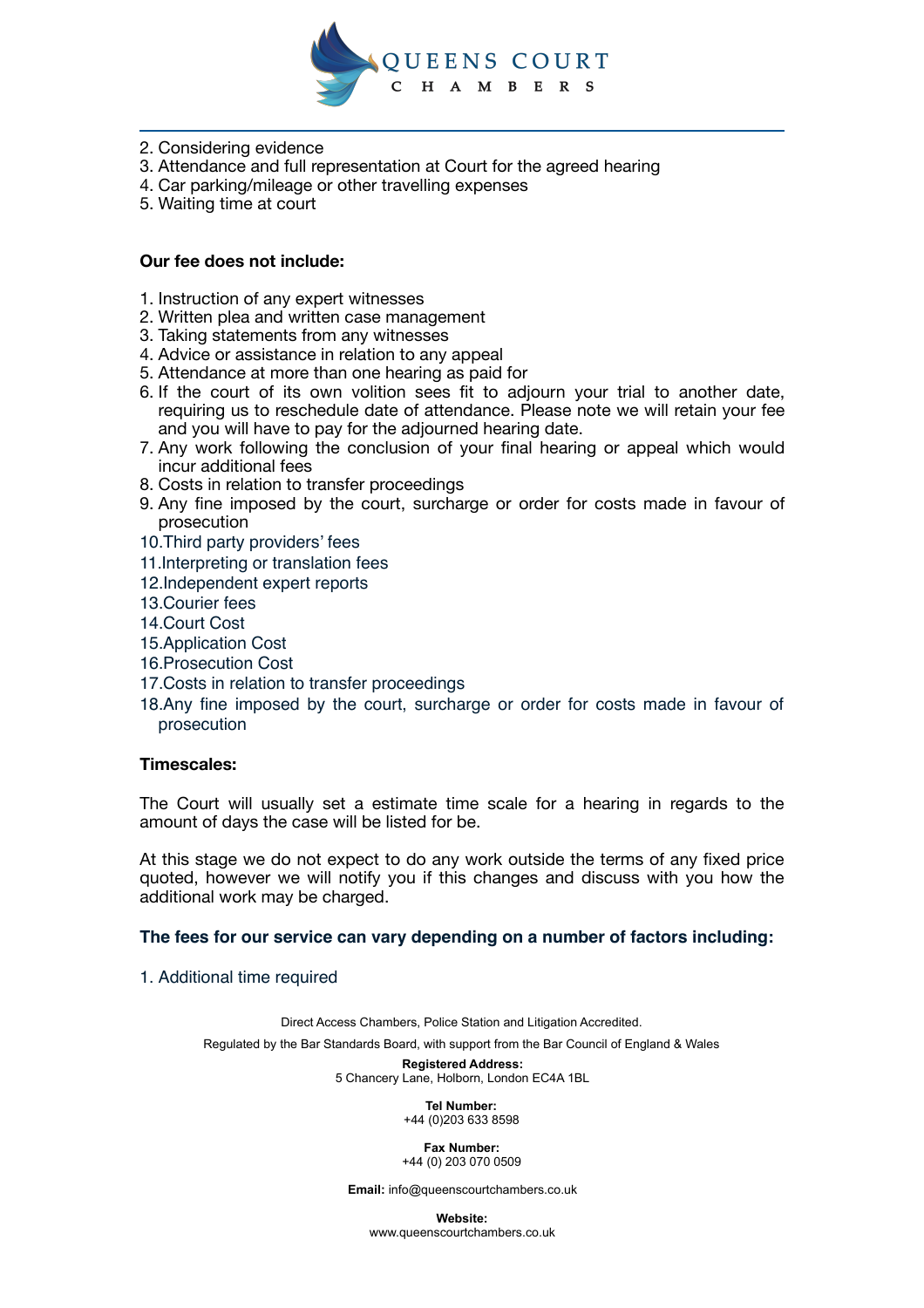

- 2. Contacting witnesses/third parties
- 3. Liaising with courts
- 4. If the trial runs over the set time
- 5. The location of the trial
- 6. Number of witnesses involved
- 7. Number of offences committed

### **GENERAL TIME SCALES**

Initial Consultation involves an in-person conference with Ms Robinson, during which she take full instructions regarding your circumstances so that we can offer full advice regarding the options that are available to you. Fixed fee of £350 for a 1 hour and 30 minutes consultation.

### **Bail Application Hearings**

On average, this type of hearings takes between 1-5 hours to complete per hearing (not per day), including waiting time and depending on the complexity of the case.

### **Case management Review Hearings**

On average, this type of hearings takes between 30 minutes - 3 hours to complete per hearing (not per day), including waiting time and depending on the complexity of the case.

#### **First Tier Hearings**

On average, this type of hearings takes between 1-12 hours to complete per hearing (not per day), including waiting time and depending on the complexity of the case.

### **Upper Tier Hearings**

On average, this type of hearings takes between 1-15 hours to complete per hearing (not per day), including waiting time and depending on the complexity of the case.

#### **Court of Appeal**

On average, this type of hearings takes between 1-30 hours to complete per hearing (not per day), including waiting time and depending on the complexity of the case.

Direct Access Chambers, Police Station and Litigation Accredited. Regulated by the Bar Standards Board, with support from the Bar Council of England & Wales

**Registered Address:**  5 Chancery Lane, Holborn, London EC4A 1BL

> **Tel Number:**  +44 (0)203 633 8598

**Fax Number:**  +44 (0) 203 070 0509

**Email:** info@queenscourtchambers.co.uk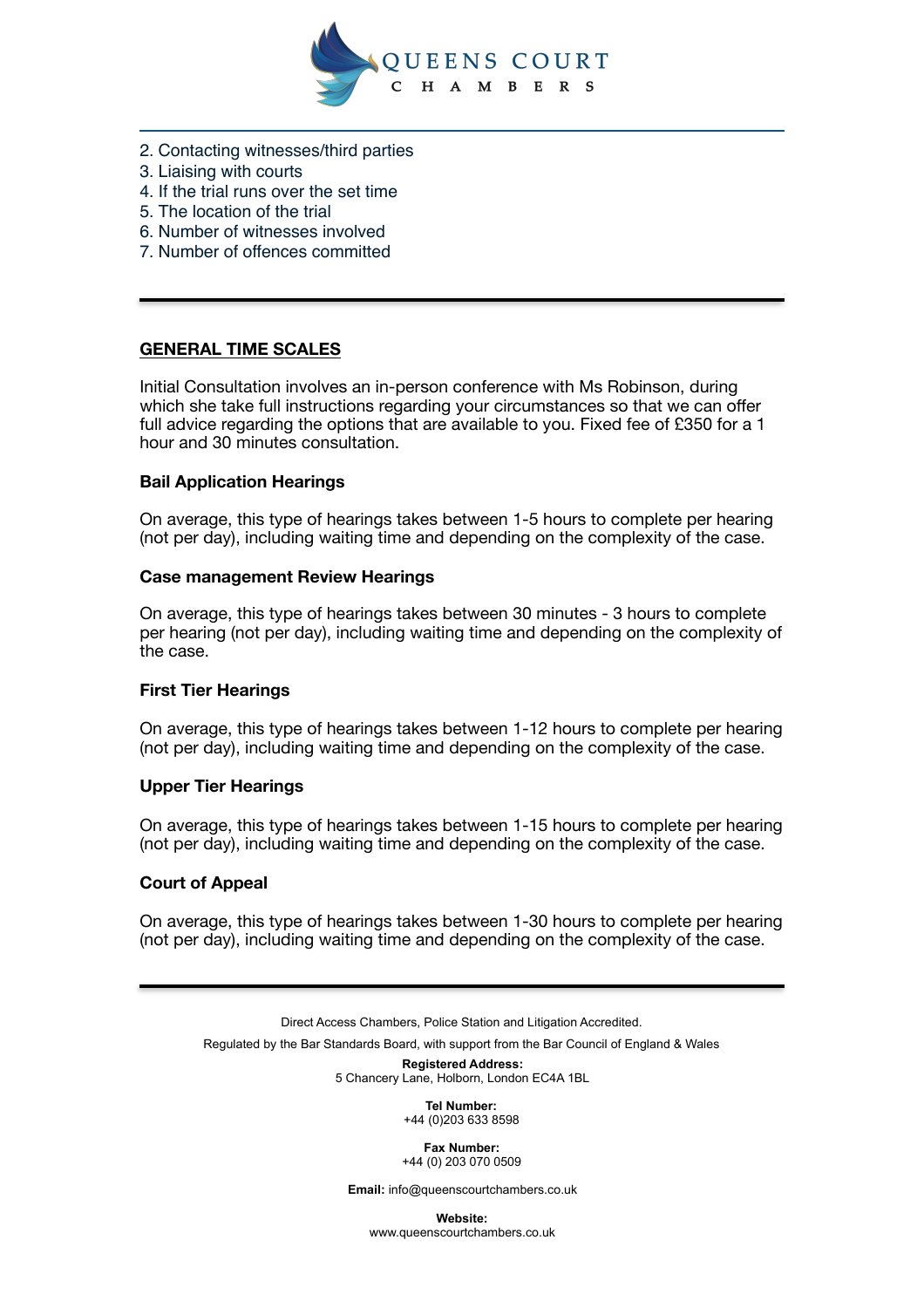

### **IMPORTANT TO NOTE ABOUT OUR FEES**

Fees also take into account the following:-

### **Court Hearings**

The nature of the hearing; Estimate of preparation time; Estimate of time spent in court; Complexity or novelty of case; Number and importance of documents to be considered; Any travel undertaken; Seniority of counsel; Lateness of instruction.

### **Written Work**

Time taken, including preparation and research to complete the work; Complexity of the case and issues at stake; Urgency of the work: Seniority of counsel; Skill, special knowledge and responsibility involved.

### **ALWAYS READ YOUR TERMS OF BUSINESS LETTER TO UNDERSTAND EXACTLY WHAT YOU HAVE PAID FOR AND WHAT THE AGREEMENT IS BETWEEN YOU AN MS PRISCELLIA ROBINSON AND CHAMBERS.**

#### **AVAILIABITY**

Please note in regards to all of the above, Ms Robinson may not be available to represent you as it depends upon her availability. Further, if subsequent work is needed on any matter not already agreed, there will be another letter of agreement between you and Chambers. This is because Ms Robinson carry out all her work personally and cannot predict what other professional responsibilities she may have in the future, She cannot at this stage confirm that she will be able to accept instructions for all subsequent work that may be required by your case.

#### **MEANINGS**

#### **What does fixed fee mean?**

Direct Access Chambers, Police Station and Litigation Accredited. Regulated by the Bar Standards Board, with support from the Bar Council of England & Wales

> **Registered Address:**  5 Chancery Lane, Holborn, London EC4A 1BL

> > **Tel Number:**  +44 (0)203 633 8598

**Fax Number:**  +44 (0) 203 070 0509

**Email:** info@queenscourtchambers.co.uk